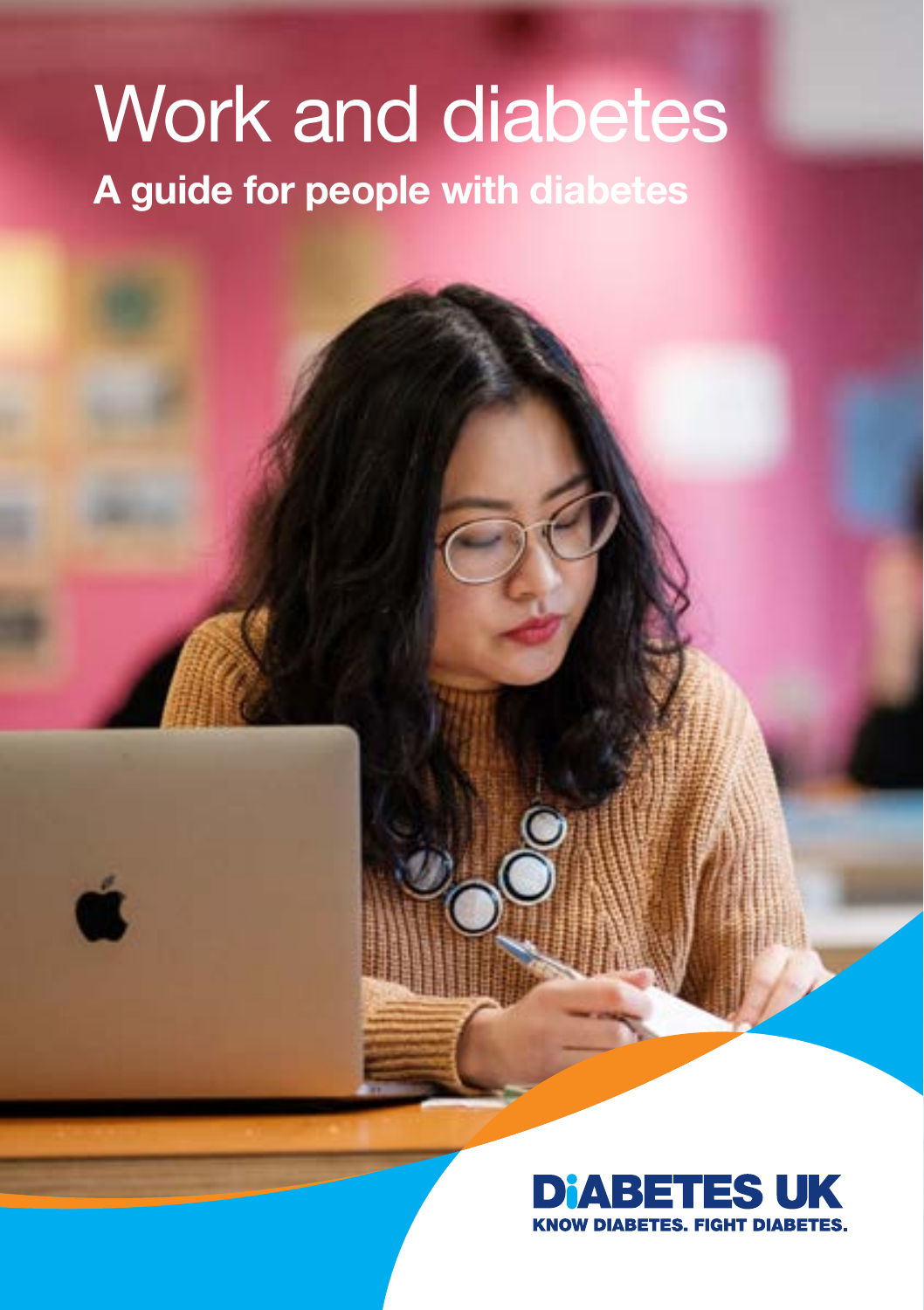# **Contents**

| Getting a job                | 3  |
|------------------------------|----|
| Diabetes at work             | 6  |
| Your rights                  | 9  |
| Time off work                | 14 |
| More information and support | 19 |

# Getting a job

## Applying for a job with diabetes

When you apply for a new job, your potential employer will want to find out if you fit the person specification and have the necessary skills and experience for the role. If you meet the needs of the job description, you should feel confident. Having diabetes doesn't mean you're less likely to get the job.

For most jobs, there's no legal obligation to tell an employer you have diabetes. [The Equality Act](#page-4-0) 2010 (page 9) makes it unlawful for them to ask about your health before offering you work.

But talking about your diabetes from the start can show that you're positive about your condition. It can even be an opportunity to give examples of how resourceful and well organised you are.

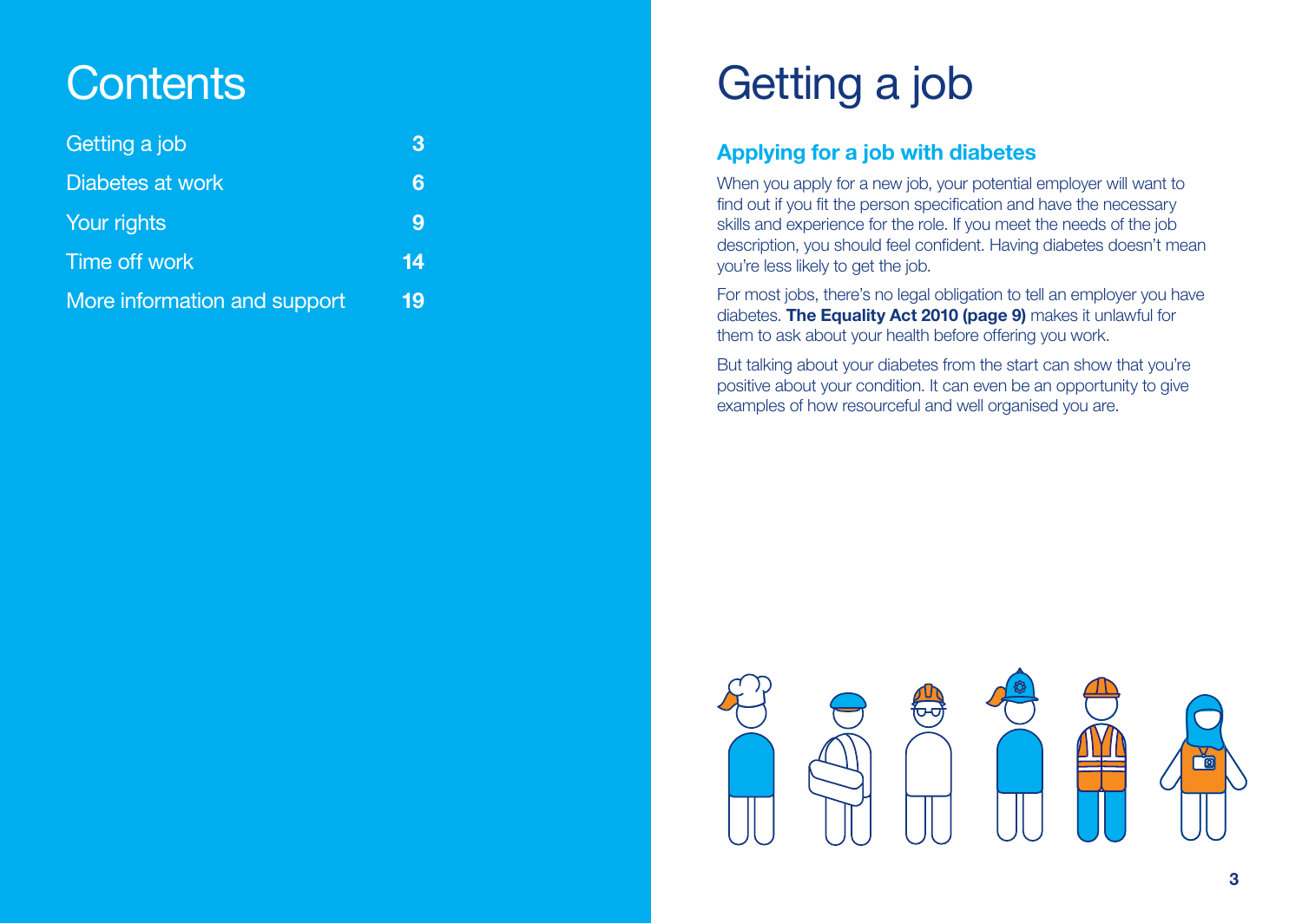In some cases, the organisation may ask if you have a **disability (page 9)** For example:

- to find out if you need any support during the recruitment process
- to increase the representation of disabled people in the organisation
- if they have signed up to the 'Disability Confident' scheme, committing to offer disabled people an interview if they meet the minimum criteria for the role
- to monitor how many disabled people apply for jobs.

Telling them about your diabetes shouldn't affect your application. Any information you give them must be kept separate and confidential.

Some professions do have special requirements because of the demands of the role. The employer will need to decide whether your diabetes poses any additional risk at work. If your condition could stop you carrying out your responsibilities or make you unsafe, think about **[reasonable adjustments](#page-5-0) (page 11)** that would make it possible for you to do the job.

## Employers that don't allow people with diabetes

We've campaigned successfully to stop employers banning people with diabetes from applying for roles. But we still have work to do.

#### Emergency services

Blanket bans have now been lifted for people with diabetes who use insulin. It's now up to your local service to decide – they will have their own rules. For example, some NHS Ambulance Trusts have rules about people with diabetes applying for jobs as ambulance crew. You should expect to be fairly assessed against these rules by someone who understands the role and how diabetes is managed.

#### UK armed forces

They are exempt from the Equality Act and have a blanket ban on employing people with diabetes.

## Being self-employed with diabetes

Self-employment can seem like the easier option when you have diabetes. But you shouldn't feel like it's your only choice. Weigh up your options carefully and decide what will work best for you.

Being self-employed gives you more flexibility to attend appointments. And working from home means you can treat your diabetes more easily in privacy, if you prefer this. But self-employed people don't get sick or holiday pay. And working alone can mean you lack the support of colleagues and the social benefits of teamwork.

### More info

Equality Act 2010 www.[gov.uk/guidance/equality-act-2010-guidance](http://gov.uk/guidance/equality-act-2010-guidance)

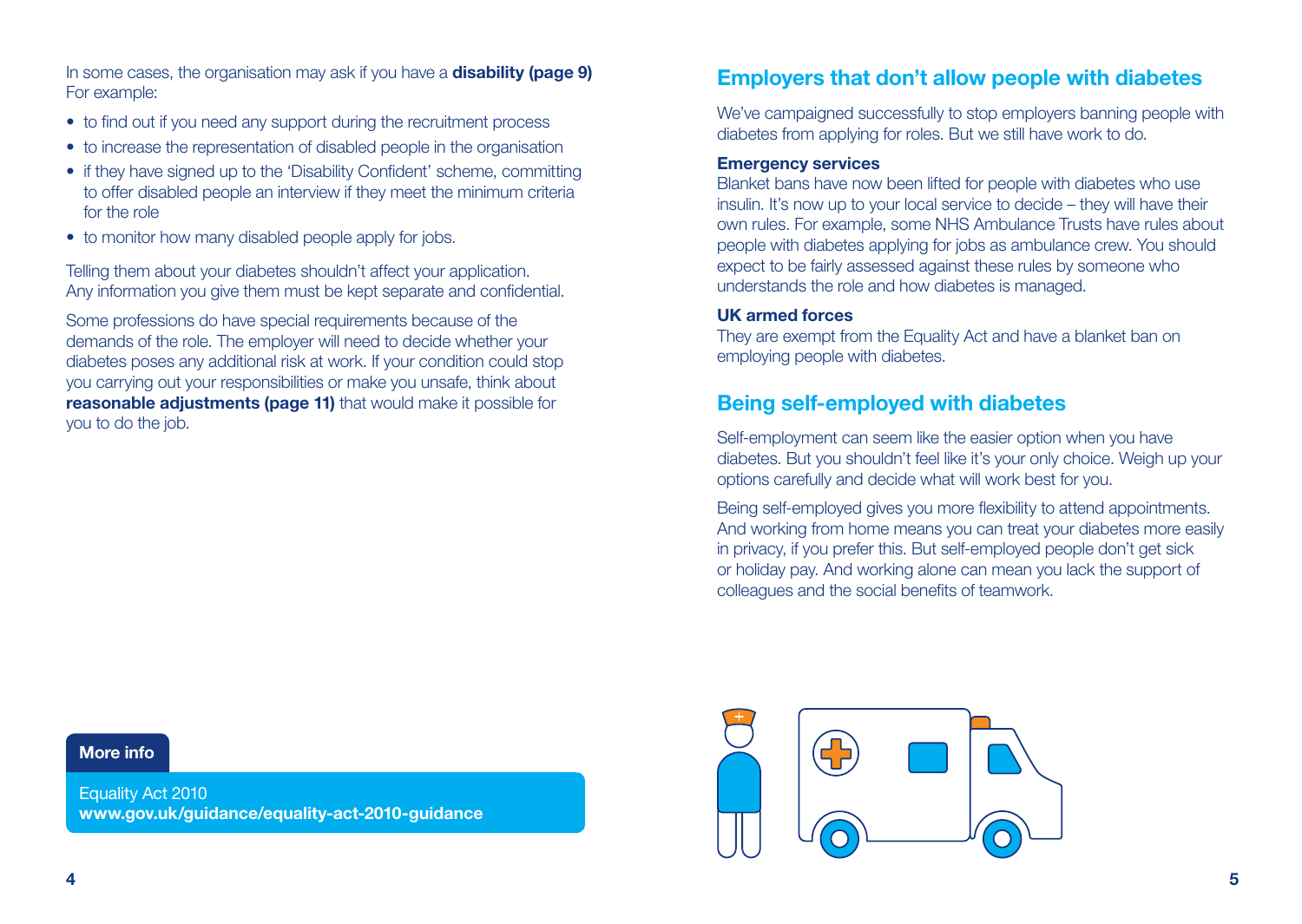# <span id="page-3-0"></span>Diabetes at work

## Talking to your colleagues and manager about diabetes

The better your colleagues understand your diabetes, the easier it will be to get the support you need. A good first step can be to share our information on **Diabetes: the basics** and **Supporting people with** diabetes in the workplace.

Encourage your colleagues to ask you questions and give them the information they need to help – for example, what to do if you have a **[hypo \(page 8\)](#page-4-0)**. Reassure them that you're in control of your condition and it's nothing to worry about.

If you didn't talk about your diabetes when you applied for the job. it's a good idea to tell your line manager about it sooner rather than later. They've already decided you're the best person for the job and will want you to be the best you can be at work. And if they don't know about your diabetes, they may not be able to give you the support you need.

## Managing your diabetes at work

At work, it's more important than ever to be organised to manage your diabetes safely. Put reminders for blood glucose (sugar) checks and injections in your calendar. Look at what meetings you have at the start of the day so you can plan around them. And if you need to leave your workplace or travel, make sure you pack what you need.

Sticking to your usual work pattern at work can be tricky, especially in office environments where biscuits and cake are ever present. Try introducing fruit as an alternative to sweet treats. It's likely that there will be a few work colleagues who are glad of having a healthier option too. And prepare your lunch and snacks in advance so you don't end up eating unhealthily as a last resort.

Like anyone, your stress levels are likely to be higher at work than at home, which can make managing your diabetes more difficult. Make sure you take time out to relax throughout the day. And talk to your manager about flexible working options, which can make it easier to manage your diabetes and do your work.

"I've had to make some adjustments at work – regular breaks, keeping Jelly Babies nearby and letting my managers know about my condition. I've also told all my colleagues too, which is not something everyone does, but I feel safer knowing they know." Online forum member



#### More info

Diabetes: the basics www.[diabetes.org.uk/diabetes-the-basics](https://www.diabetes.org.uk/diabetes-the-basics)

Supporting people with diabetes in the workplace www.[diabetes.org.uk/guide-to-diabetes/life-with-diabetes/](https://www.diabetes.org.uk/guide-to-diabetes/life-with-diabetes/employment/employers) [employment/employers](https://www.diabetes.org.uk/guide-to-diabetes/life-with-diabetes/employment/employers)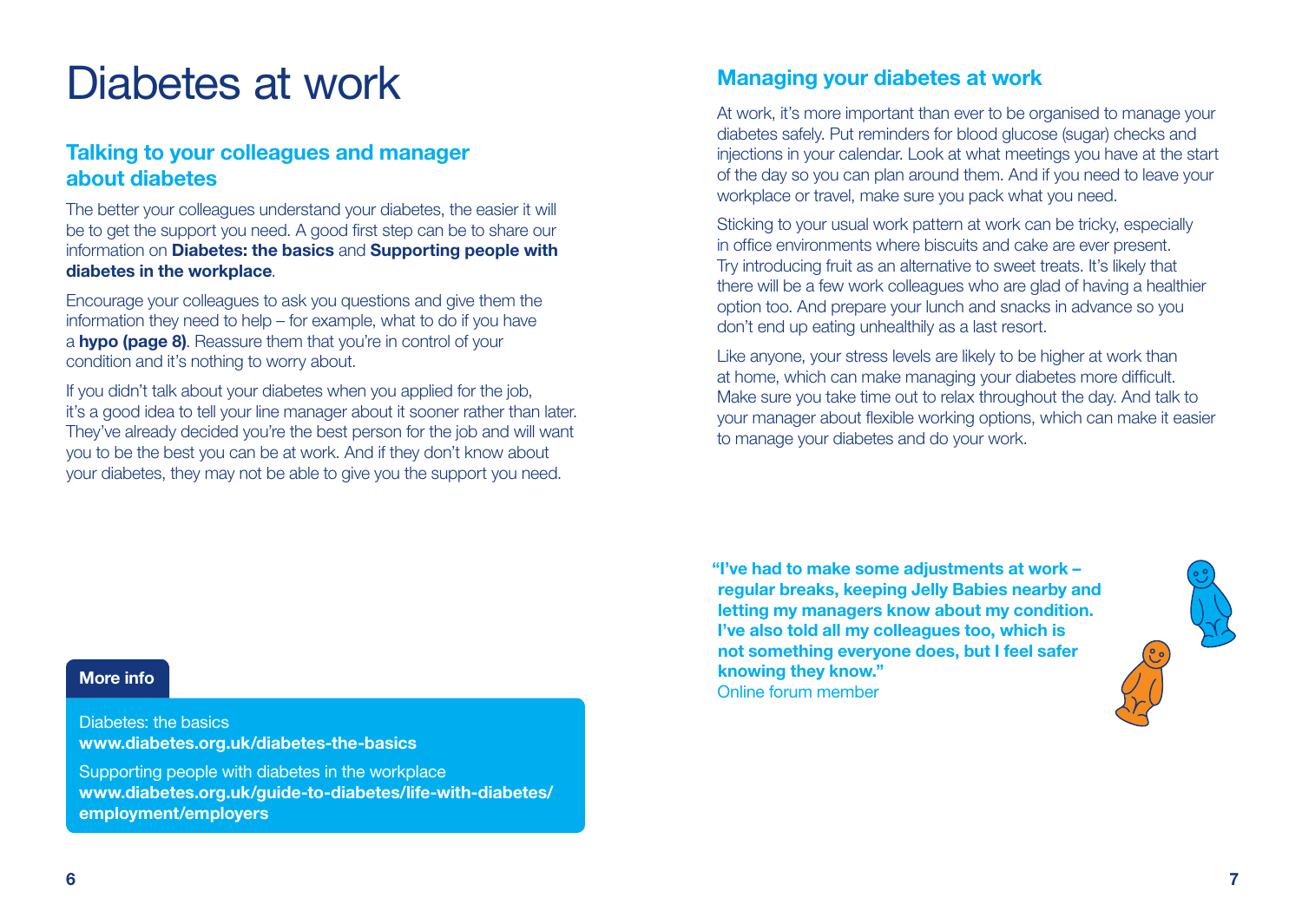## <span id="page-4-0"></span>Treating your diabetes at work

If you inject insulin and monitor your blood sugar levels, you will know these are things you need to do to keep safe. You shouldn't feel embarrassed about it. Explain to your colleagues what you're doing and don't feel the need to hide in the toilet.

If you're at risk of **hypos**, tell your colleagues how to spot the [symptoms](https://www.diabetes.org.uk/guide-to-diabetes/complications/hypos) and [how to treat one](https://www.diabetes.org.uk/Guide-to-diabetes/Complications/Hypos/Having-a-hypo). This will make sure you get the right help and stop them panicking because they don't know what to do. Talk to your first-aider so they know how to act in an emergency.

If you have a [hypo](https://www.diabetes.org.uk/guide-to-diabetes/complications/hypos) at work, talk to your colleagues afterwards. Explain why it might have happened, as although you don't always know why you have a hypo, some things make them more likely. Let them know it can happen if diabetes is treated with insulin or certain diabetes medication.



## More info

Having a hypo [www.diabetes.org.uk/hypo](http://www.diabetes.org.uk/hypo)

# Your rights

## Your rights at work

One in six working people with diabetes feel they've been discriminated against by their employer because of their diabetes. If you feel you've been mistreated, remember you have rights.

As someone living with diabetes in England, Scotland or Wales, your rights at work are set out in the **Equality Act 2010**. If you live in Northern Ireland, they are in the **Disability Discrimination Act 1995**.

Both these acts state the steps employers must follow in their treatment of employees and job seekers who have a disability. While you might not think of your diabetes as a disability, you should be protected by these acts.

The Equality Act 2010 describes a disability as a physical or mental impairment that has a substantial long-term negative effect on a person's ability to carry out normal day-to-day activities. If you take medication, the decision is based on how your impairment would affect you if you didn't take the medication. So to ask whether diabetes fits the description of disability, you must consider the effect of diabetes if it wasn't being treated.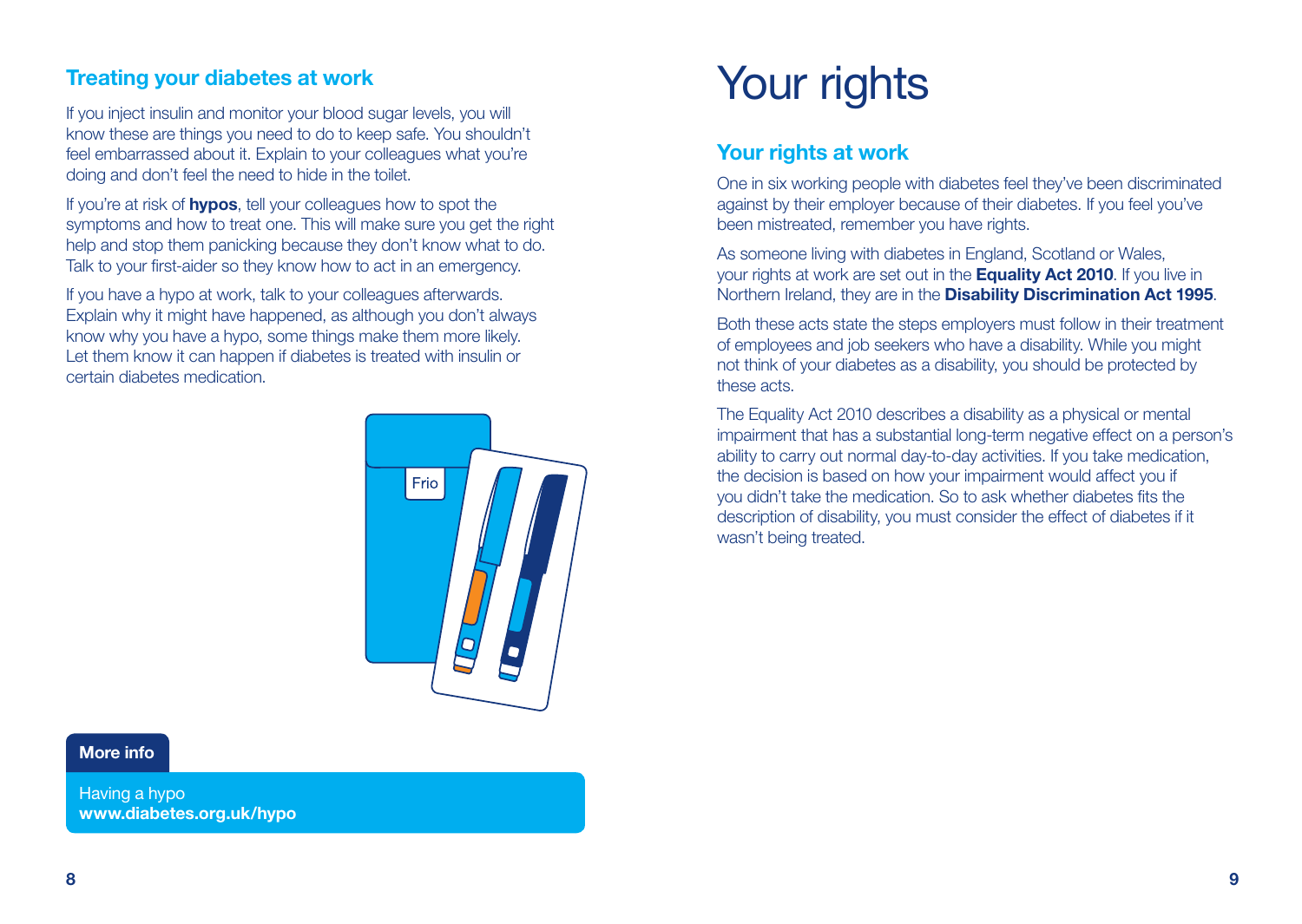<span id="page-5-0"></span>The **Equality and Human Rights Commission** (EHRC) has quidance for employers and workers on the Equality Act which gives information on what the law means in practice and includes practical examples. For a more detailed description of the legislation and to see the Act itself, go to the Equality and Human Rights Commission website.

The **Equality Commission for Northern Ireland** is where you should go for more information and advice about the Disability Discrimination Act 1995 and how that applies to you in Northern Ireland.



## More info

Disability Discrimination Act 1995 [www.legislation.gov.uk/ukpga/1995/50/contents](http://www.legislation.gov.uk/ukpga/1995/50/contents) 

Equality and Human Rights Commission www.[equalityhumanrights.com/en/advice-and-guidance/](http://equalityhumanrights.com/en/advice-and-guidance/equality-act-guidance) [equality-act-guidance](http://equalityhumanrights.com/en/advice-and-guidance/equality-act-guidance)

Equality Commission for Northern Ireland [www.equalityni.org](http://www.equalityni.org) 

## Reasonable adjustments

Disability law is about levelling the playing field by making sure people with a disability have the same chance at a career as others. This means your employer may need to make reasonable adjustments so you can do your job.

For example, if you have diabetes and need to eat at set times to stay on top of your blood sugar levels, having your lunch break swapped around every day on a rota could make this difficult. A reasonable adjustment could be for your employer to allow you to have your lunch break at the same time every day.

You can get advice on reasonable adjustments from the Disability Employment Adviser (DEA) at your local **Jobcentre Plus** office, or the **Disability Employment Service** if you're in Northern Ireland.

Access to Work is a government programme to help keep people with long-term conditions and disabilities in work. You should speak to them if your employer can't or isn't willing to make reasonable adjustments so that you can carry on working.

There's more detail about employer obligations on the **Equality and Human Rights Commission website.** 

## More info

Find your local Jobcentre Plus www[.find-your-nearest-jobcentre.dwp.gov.uk](http://find-your-nearest-jobcentre.dwp.gov.uk/)

Disability Employment Service www[.communities-ni.gov.uk/topics/finding](http://communities-ni.gov.uk/topics/finding-employment/help-find-employment)[employment/help-find-employment](http://communities-ni.gov.uk/topics/finding-employment/help-find-employment)

Access to Work www[.gov.uk/access-to-work](http://gov.uk/access-to-work)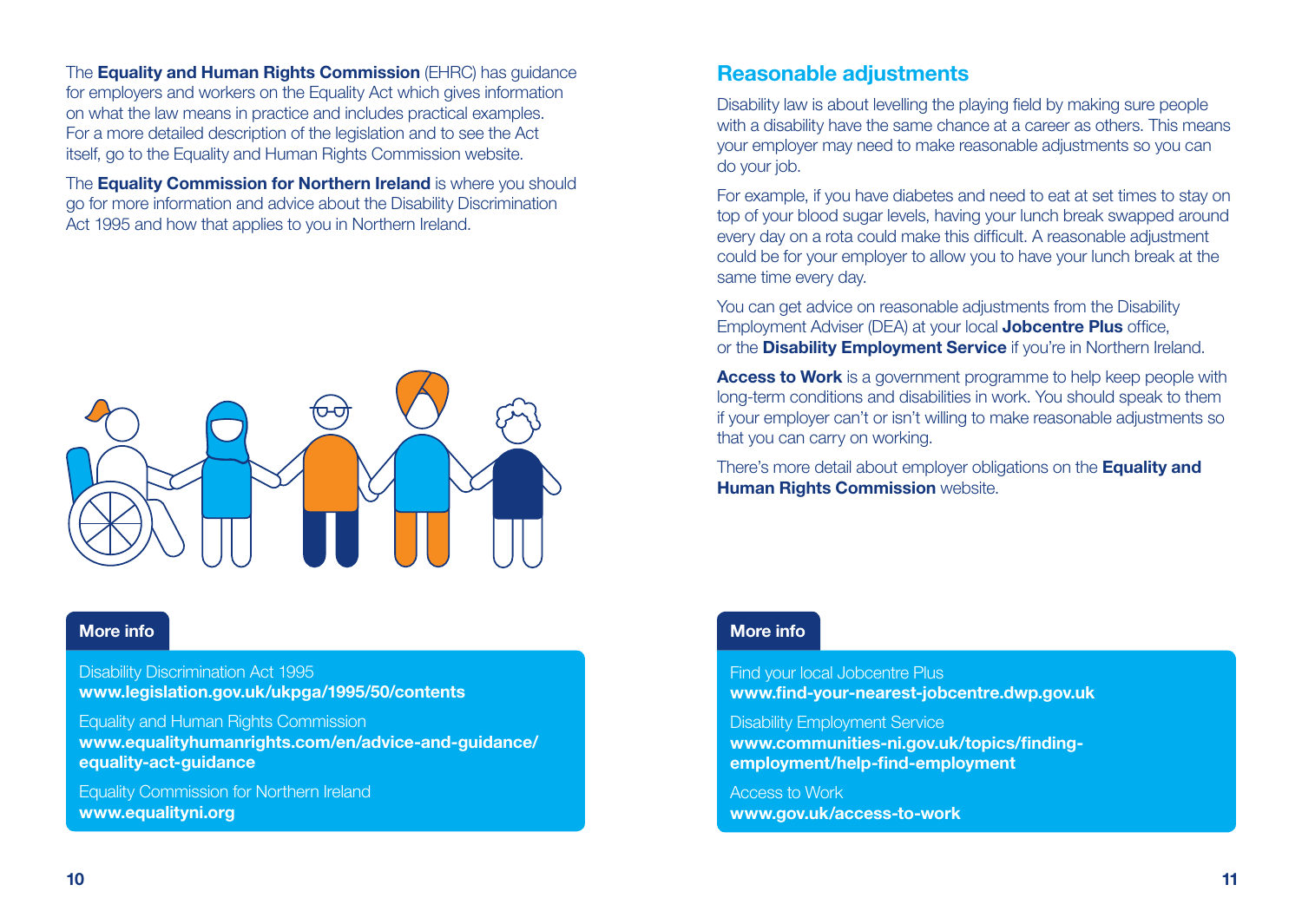

# Muhammad was not allowed to pursue the sport he loved



Fiercely competitive from a young age, when boxer Muhammad Ali had his application for a professional licence rejected because of diabetes, he dealt a knockout blow to discrimination in sport.

**If** I was driving to the gym for my final sparring session before my fight when I got a phone call from my boxing manager, who said, 'Ali have they got something mixed up here? The board are saying you are diabetic and they can't grant you a licence.'

I was devastated. I phoned my manager and family friend, Asad Shamim. He said, 'don't worry about it, keep training, keep your head down. We're going to challenge the board.'

Asad got a solicitor and contacted Dr Ian Gallen, a consultant physician and endocrinologist with a specific interest in the management of diabetes in people who want to exercise or compete in sport.

I went to see Dr Gallen in February 2017, because Asad forced me to. He said, 'look, it's creating history. If you don't want to do it for yourself, open doors for others.'

Asad got in touch with Diabetes UK, who wrote letters to the board saying I was the victim of discrimination and that I was fit to fight.

I wouldn't be where I am today without the support of my family, my manager Asad Shamim, my manager Alex Matvienko and the support of Diabetes UK.

Asad made me realise that if you hide away, nobody can support you. Having my professional boxing licence rejected was a challenge to overcome, and we did it together – Asad, Dr Gallen and Diabetes UK.

After everything I've overcome, I'm proud of being diabetic. It's created adversity for me and that has given me that extra bit of fight. **JJ**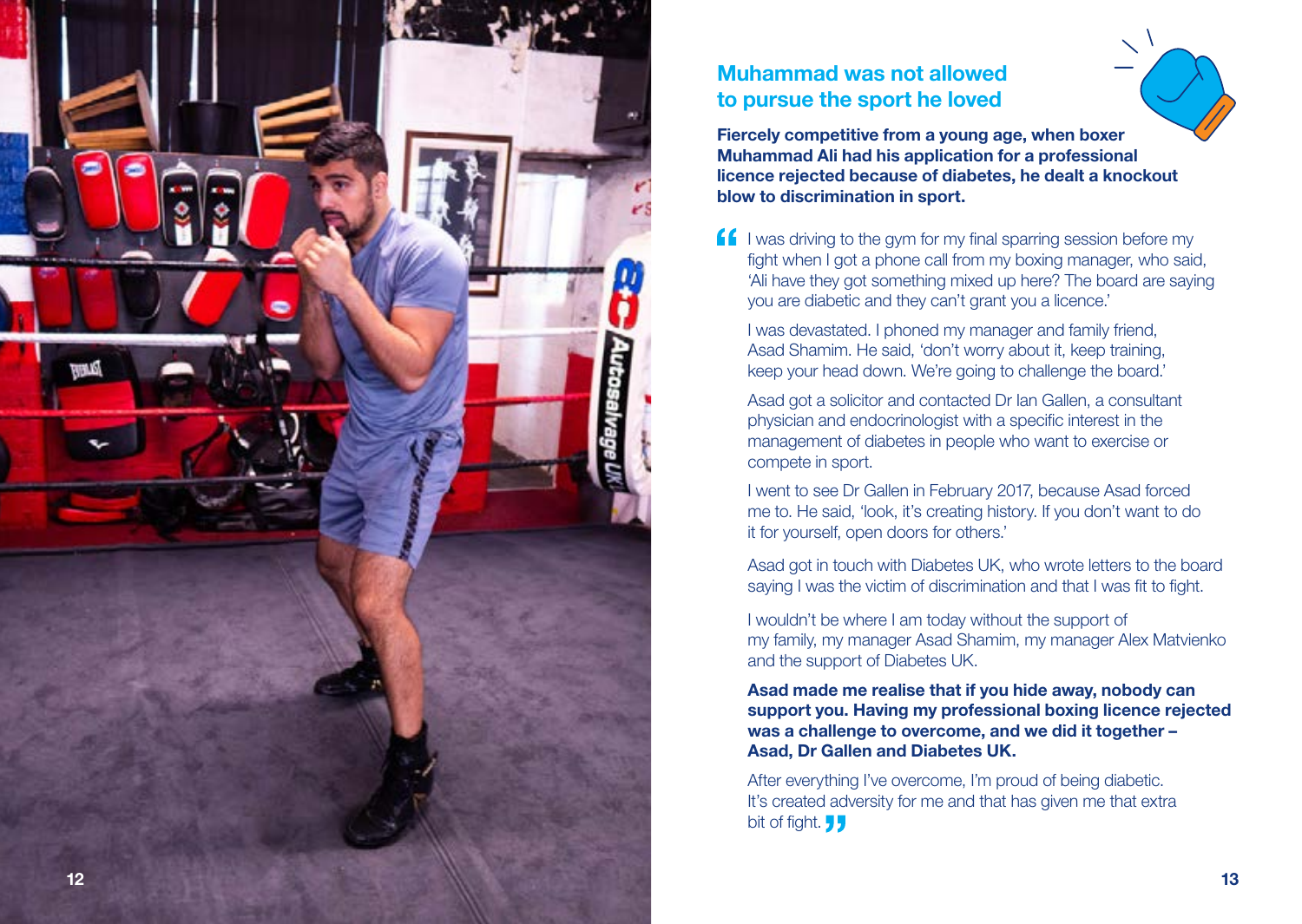# <span id="page-7-0"></span>Time off work

## Time off work for illness and check-ups

Everybody needs time off work when they're unwell or have a medical appointment – whether they have diabetes or not. Diabetes doesn't mean you're more likely to be ill. You're probably taking better care of your health than someone without the condition.

You'll need regular check-ups as part of your 15 Healthcare **Essentials.** Make sure your line manager understands why these checks are necessary – don't apologise for them.

It's important to read your organisation's policy on time off for medical appointments and managing long-term conditions, because the rules vary between workplaces. Try to arrange multiple appointments in the same morning or afternoon if you can and give your manager plenty of notice.

Always seek medical attention when you're ill. Don't wait until it's urgent. And keep your employer up to date with what's happening so that they can support you in the best way possible.

Or you may need time off to support someone with diabetes. Find out your employer's policy on care leave. Talk to your manager about the condition and how you're helping, so they understand how important it is.

Discuss options for flexible working if you need to give long-term support. And remember to look after your own emotional wellbeing – is there an employee assistance programme or in-house counsellor you can talk to?

"I work for a council and was penalised for taking time off for appointments that I had no control over the timing of, I got in touch with HR and now I can attend appointments without losing out financially." Online forum member





## More info

15 Healthcare Essentials www[.diabetes.org.uk/guide-to-diabetes/managing-your](https://www.diabetes.org.uk/guide-to-diabetes/managing-your-diabetes/15-healthcare-essentials)[diabetes/15-healthcare-essentials](https://www.diabetes.org.uk/guide-to-diabetes/managing-your-diabetes/15-healthcare-essentials)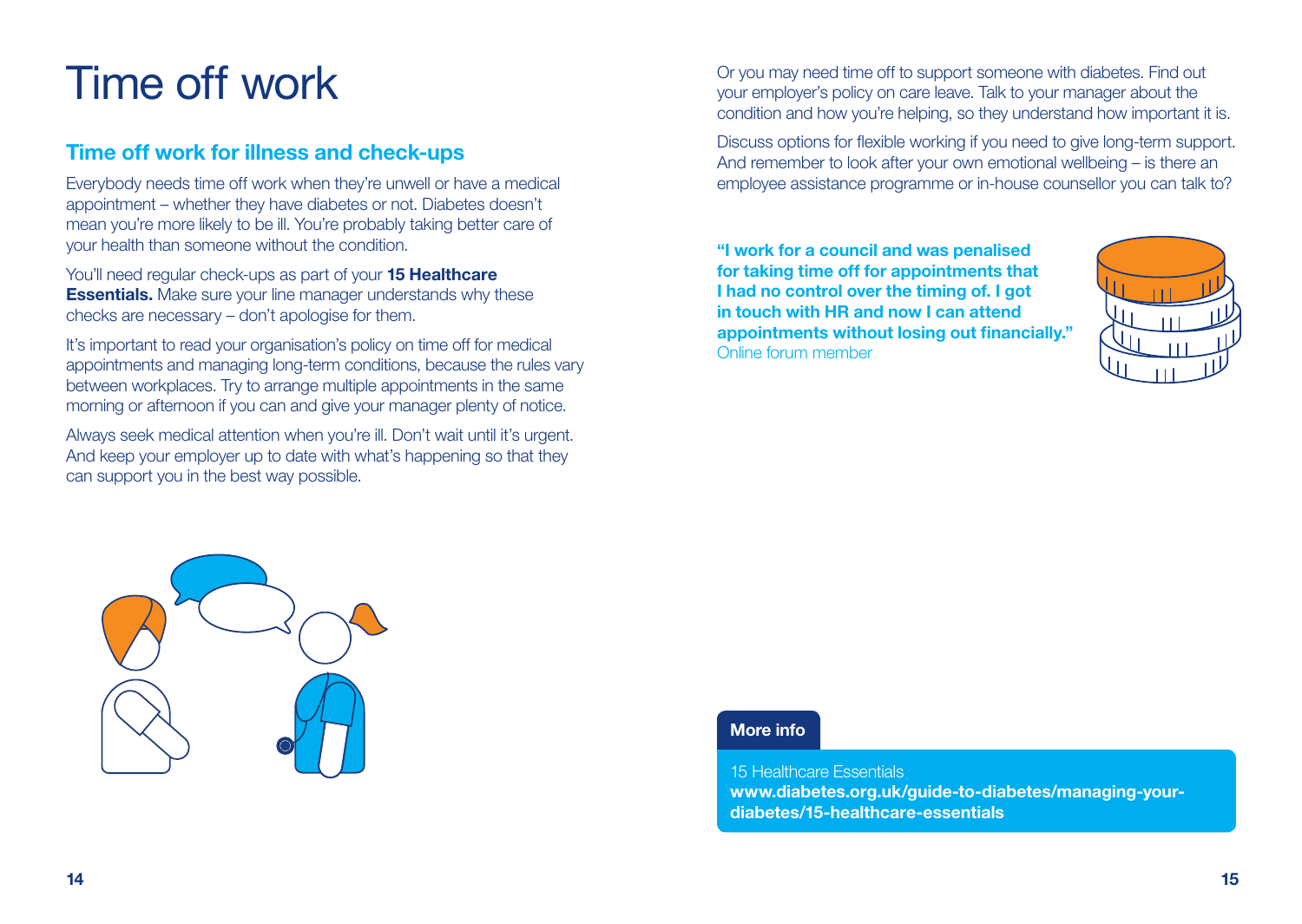

## Megan quit her job over lack of support for her diabetes

Megan, 27, was diagnosed with Type 1 diabetes 14 years ago. Last year Megan quit her job working as a management consultant due to lack of support and understanding from colleagues about the impact of diabetes on her day-to-day life.

I've experienced a lot of problems in the workplace due to staff not understanding my diabetes. In my previous job as a management consultant I was constantly undermined and told that my diabetes wasn't that serious.

This included being told off for having medical appointments during the day, and being made to feel bad for talking about my diabetes, even though it's really important for staff to know I have diabetes in case of an emergency.

### I even had staff react negatively towards me after I ended up spending a night in hospital and taking a bit of time off work due to very high blood glucose levels.

The impact of all of this left me feeling frustrated, anxious and stressed, and in turn meant I struggled to manage my diabetes. I eventually decided that enough was enough, and I quit my job so I could spend some time taking care of myself.

There are a lot of misconceptions about diabetes. It's often seen as a bit of a joke condition, but lack of understanding is another emotional stress, on top of having to manage the condition, that people with diabetes have to deal with every day. I think it's really important people with diabetes get support to deal with the emotional stresses of living with the condition.

If you're having problems at work about your diabetes, get in touch with us on 0345 123 2399.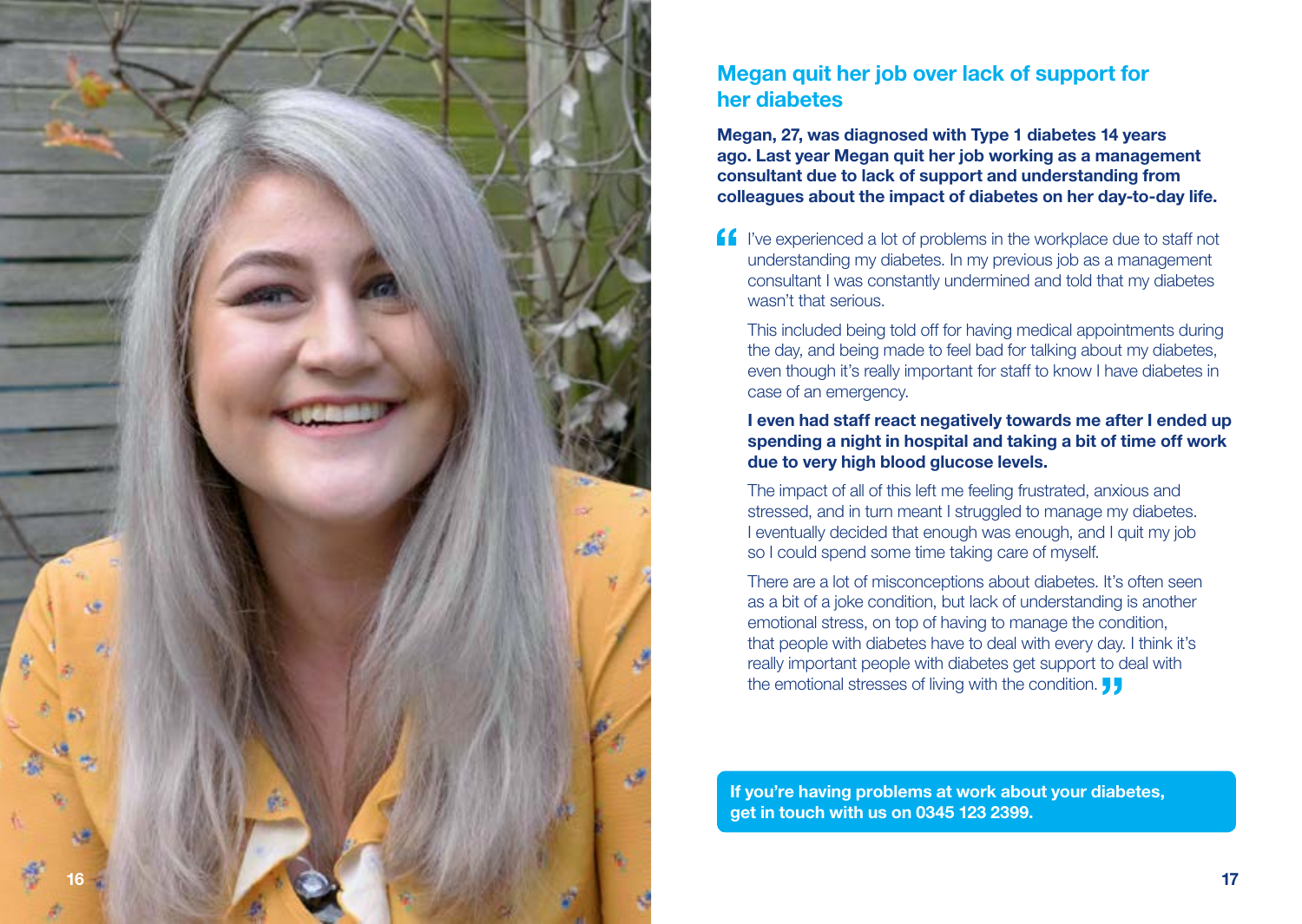## <span id="page-9-0"></span>Time off work for a diabetes education course

[Going on a diabetes education course](https://www.diabetes.org.uk/guide-to-diabetes/managing-your-diabetes/education) may mean time off work.

Explain to your line manager that the course will help you manage your diabetes and mean you're less likely to need time off in future. And you'll have a lower risk of developing diabetes related complications that could affect your work. Some course providers have materials you can pass on to your employer that explain the benefits.

Use our **template letter** to put your leave request in writing. You can ask a member of your healthcare team to write to your employer explaining why the course is important and how it can improve your health in the long term. You may have the right to go on a course under the **Equality Act.** 

If taking time off isn't possible, or classroom-based learning isn't right for you, check with your healthcare team about evening, weekend or digital courses. You can also sign up to our Learning Zone for free educational support online that's tailored to your needs.

# More information and support

## Diabetes UK

We're fighting for a world where diabetes can do no harm. And as the UK's leading diabetes charity, it's our job to tackle the diabetes crisis. We provide information, advice and support to people with all types of diabetes so they can learn to live well with their condition. And we bring people together so they can learn from each other and get to grips with diabetes.

Visit our website [www.diabetes.org.uk/work](http://www.diabetes.org.uk/work) 

If you live in England, Wales or Northern Ireland, call 0345 123 2399

If you live in Scotland, call 0141 212 8710

Open Monday to Friday, 9am to 6pm.

Chat to others online in our support forum [www.diabetes.org.uk/forum](http://www.diabetes.org.uk/forum) 

#### More info

Template letter [www.diabetes.org.uk/work](http://www.diabetes.org.uk/work)

Diabetes education [www.diabetes.org.uk/education](http://www.diabetes.org.uk/education)

Learning Zone <https://learningzone.diabetes.org.uk>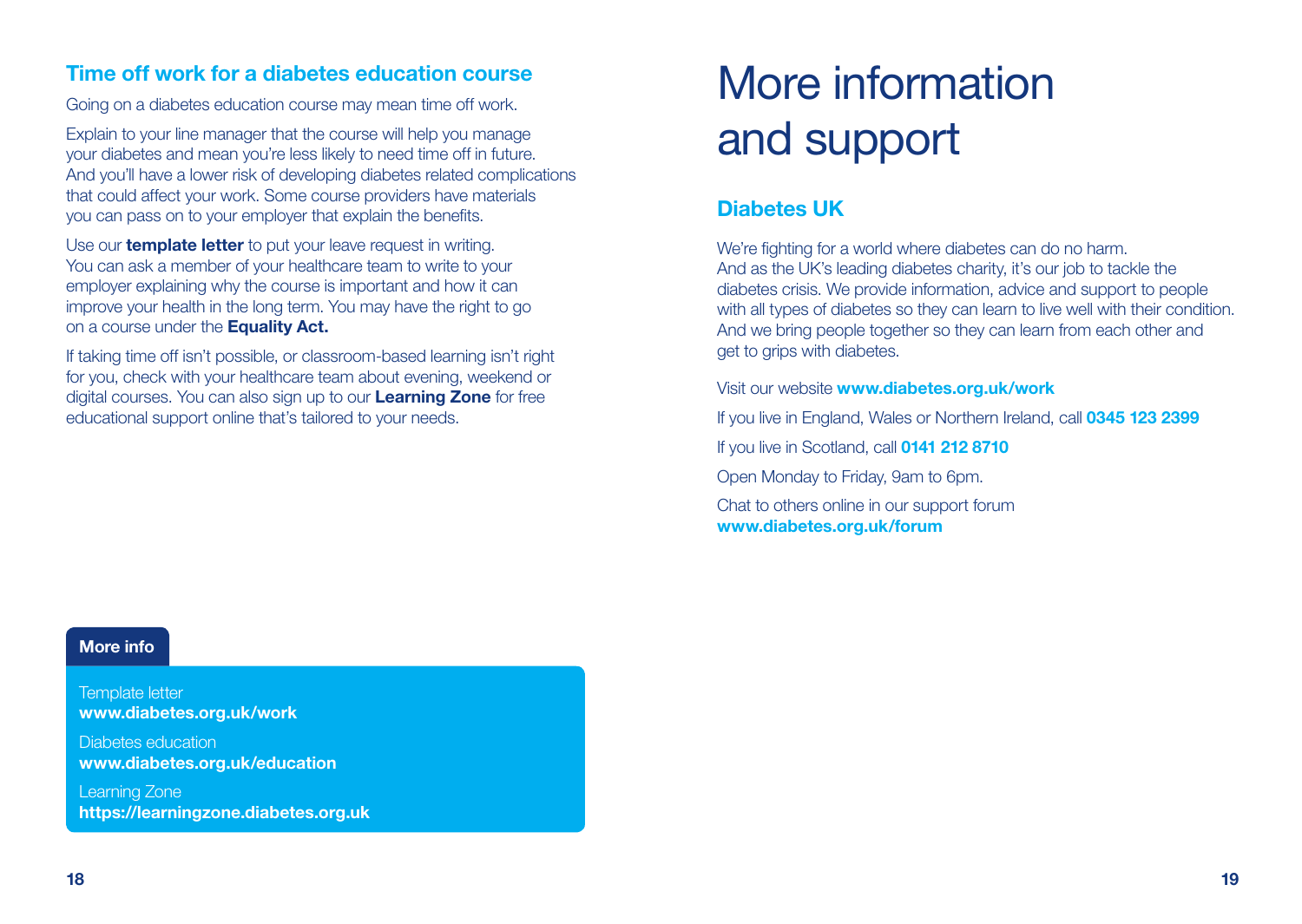These organisations specialise in areas of employment advice, legal services and disability rights.

## Advice on employment rights

## Advisory Conciliation and Arbitration Service (ACAS)

The Advisory, Conciliation and Arbitration Service help with employment relations issues and what employment rights legislation means in practice by supplying up-to-date information and independent advice. [www.acas.org.uk](http://www.acas.org.uk) 0300 123 1100

### Citizens Advice

Citizens Advice offer free, confidential, impartial and independent advice. Advisers can help fill out forms, write letters and negotiate with third parties.

[www.citizensadvice.org.uk](http://www.citizensadvice.org.uk/)  England: 03444 111 444 Wales: 03444 77 20 20

## Legal advice

## Civil Legal Advice (CLA)

The CLA can help you find legal advice and information from a range of sources, including Citizens Advice, law centres, independent advice centres and high street solicitors across England and Wales. [www.gov.uk/civil-legal-advice](http://www.gov.uk/civil-legal-advice) 0345 3454 345

#### Labour Relations Agency (Northern Ireland only)

The Labour Relations Agency provides impartial and confidential employment advice. It can also provide conciliation, mediation and arbitration services. [www.lra.org.uk](http://www.lra.org.uk)  03300 555 300

## Law Centres Federation

Law centres provide free and independent specialist legal advice and representation to people who live or work in their catchment areas. They are unable to give advice directly to the public but their site will help you find law centres near you for free advice and representation. [www.lawcentres.org.uk](http://www.lawcentres.org.uk)

### Scottish Association of Law Centres

The Scottish Association of Law Centres is the national body for a network of community based law centres covering Scotland only. They are unable to give advice directly to the public but their site will help you find law centres near you for free advice and representation. 0141 561 7266

## The Law Society

To find a solicitor who specialises in certain areas of law you can look up the Find a Solicitor section on the Law Society's website. England and Wales: [www.lawsociety.org.uk](http://www.lawsociety.org.uk) Scotland: [www.lawscot.org.uk](http://www.lawscot.org.uk) Northern Ireland: www.lawsoc-ni.org.uk

## HMC Courts and Tribunals Service

The employment tribunal service operates a public enquiry line to answer queries, provide information about tribunal publications and explain how the tribunal system works. They cannot give you legal advice, such as advising you on your claim.

[www.justice.gov.uk/tribunals/employment](http://www.justice.gov.uk/tribunals/employment) England: 0300 123 1024 Scotland: 0300 790 6234